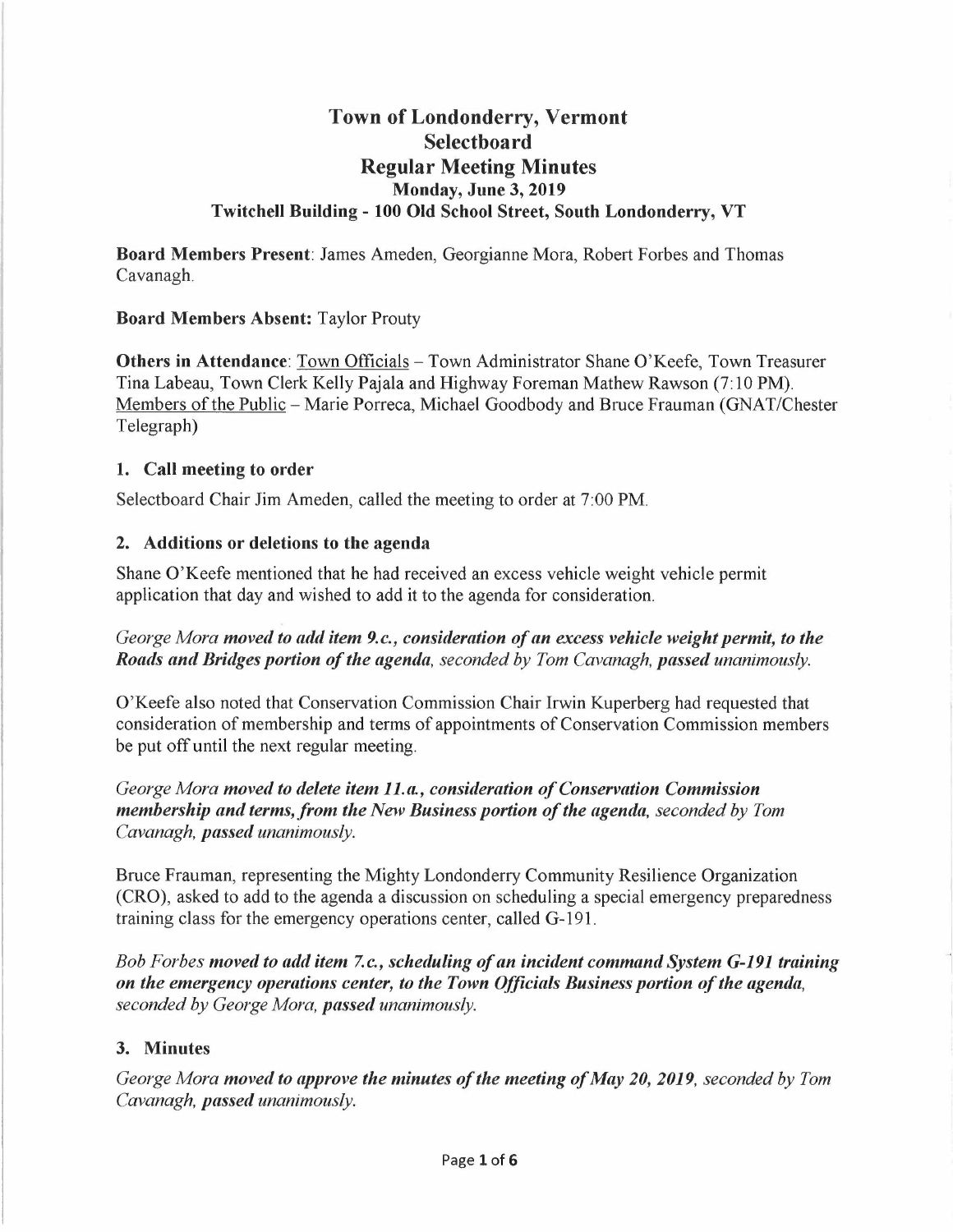*Bob Forbes moved to approve the minutes of the meeting of May 23, 2019, seconded by Jim Ameden, passed unanimously.* 

## **4. Selectboard pay orders**

Pay orders were reviewed and signed by the Board members.

## **5. Announcements/Correspondence**

Outside Consumption Permit - Kelly Pajala mentioned that she had issued a one-time outside consumption permit for a Friday night pizza event (6/7/2019) at the Taylor Farm on Route 11 to be catered by Ski Magic LLC, DBA Magic Mountain Ski Area. If this becomes a more frequent occurrence at the Farm, which she said is likely, she would not issue a new permit without coming before the Selectboard first.

O'Keefe mentioned that there may be zoning issues related to this potential new use as well, such the need for change of use review.

Town Office Renovations – Pajala mentioned that the vault and research files in her office would not be available to the public during the week of June 24 to 28 due to office renovation and floor refinishing. The Clerk and Treasurer's offices will be otherwise open for business while operating from the large meeting room.

TOPP Phase I - O'Keefe noted that materials for the TOPP Phase I project have been delivered to the site and work will begin shortly.

Music Mondays - Pajala mentioned that Music Mondays at Pingree Park begin July 8<sup>th</sup> and continue every other Monday until Labor day, they're free to the public and run from 6 to 8 PM.

## **6. Visitors and Concerned Citizens**

Michael Goodbody noted that during the Main Street in South Londonderry paving last year a storm drain was lowered in front of his home and it causes traffic disruption and noise. He requested that the Town install a riser. Ameden suggested that Matt Rawson inspect this. Rawson mentioned he was aware of it and agreed to look into fixing it.

Goodbody noted that the Town Office needs to be painted.

Marie Porreca, stated that she lives around the comer from the Taylor farm, and recommended that the Town reconsider approval to allow liquor sales, noted that it is already a dangerous traffic situation.

She raised the issue of short-term rentals of people's homes proliferating in the community, which she feels constitute a commercial use of residential property, and a nearby one causes additional foot traffic on her property. She said she was most concerned about impact on the local economy and asked how she could get involved in dealing with this.

O'Keefe noted that the Planning Commission is just beginning to rewrite the Zoning Bylaw and encouraged her to participate in that process, as the new Bylaw could address this matter. He also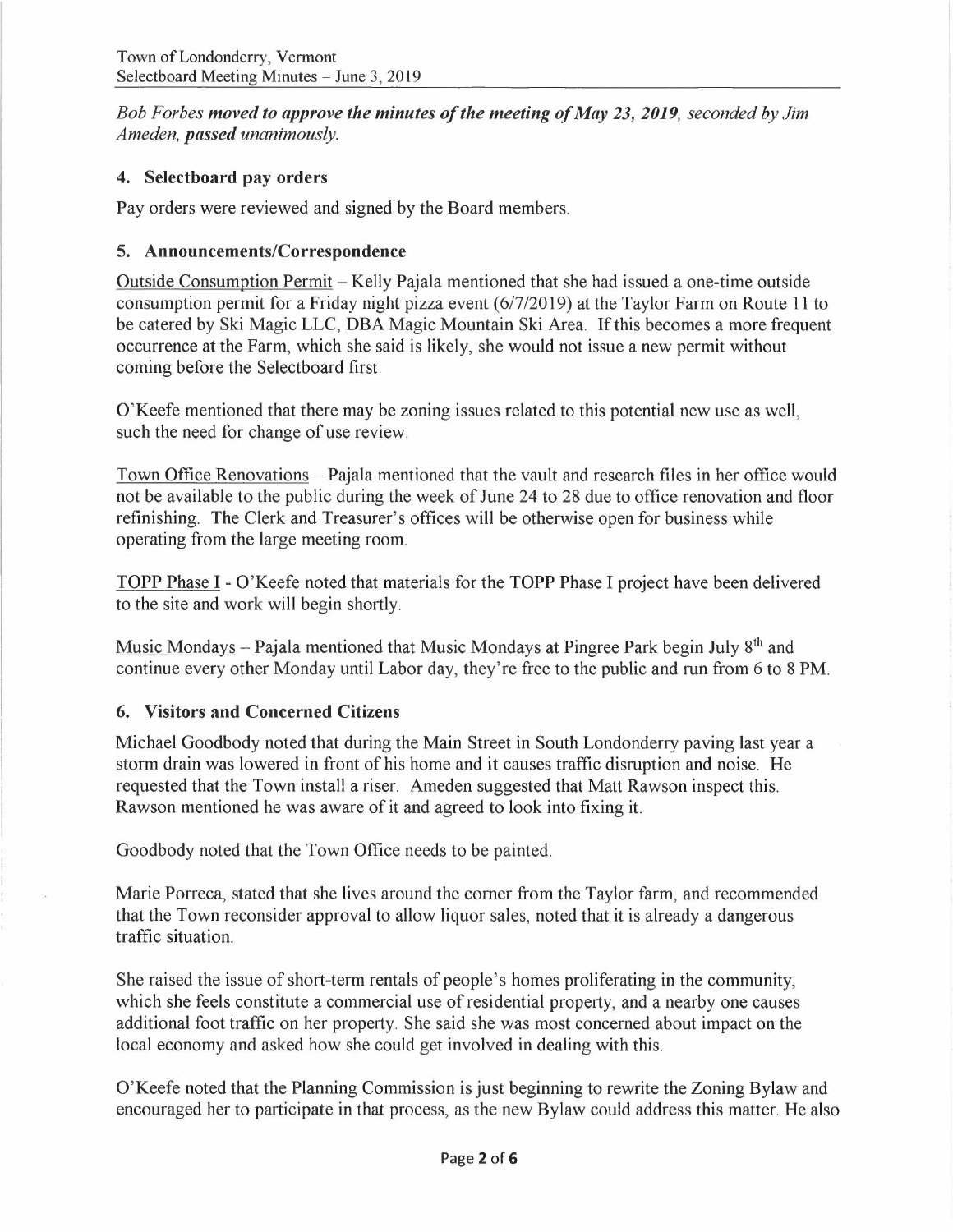noted that as Zoning Administrator he is struggling with interpretation on this as a land use type, as it is not adequately addressed in the existing Zoning Bylaw.

It was mentioned that the State does regulate these activities. Porreca stated that her concern is with homes being bought for the sole purpose of renting them out on a short-term basis, and its impact on home affordability and the unfair competition for local inns.

Porreca offered to provide O'Keefe a list on known short-term rental locations in Londonderry.

## 7. **Town Officials Business**

## **a. Zoning Administrator - Request to hire Town Attorney for zoning enforcement matter**

O'Keefe noted that this matter, regarding ongoing Zoning Bylaw violations at property located at 213 Middletown Road owned by James Twitchell, was continued from the previous meeting. He stated that he had inspected the property just prior to this meeting and the offending building has still not been demolished and removed.

Forbes stated that he visited the site himself and felt it was an unfortunate situation, as the owner is attempting to take the building down by himself and needs help with this. He offered to facilitate the removal of the oil tank that is holding up the demolition process. There was discussion about contacting the property owner's son, who has power of attorney, to expedite the demolition process. Ameden offered that the Town's transfer pump could be available to remove the oil.

To expedite matters, Ameden agreed to speak with the property owner's son and Forbes will contact the contractor scheduled to remove the oil.

It was mentioned that if the property owner is unwilling to follow through with the demolition the Town would seek to compel it. There was a lengthy discussion on zoning enforcement in general.

*Bob Forbes moved to continue this matter to the next regular meeting, seconded by George Mora, passed unanimously.* 

#### **b. Schedule G-191 training for the emergency operations center**

Bruce Frauman noted that the State of Vermont would be holding a state-wide emergency response exercise in the fall and suggested that the Town prepare for this with training on operations of its emergency operations center. He suggested G-191 training, which is provides officials with the knowledge and skills they need to operate an EOC and interface it with an Incident Command System (ICS) field operation. The course takes 6  $\frac{1}{2}$  hours and felt it would work best over two evenings. It was agreed to do this and Frauman will work on scheduling for two weeknights.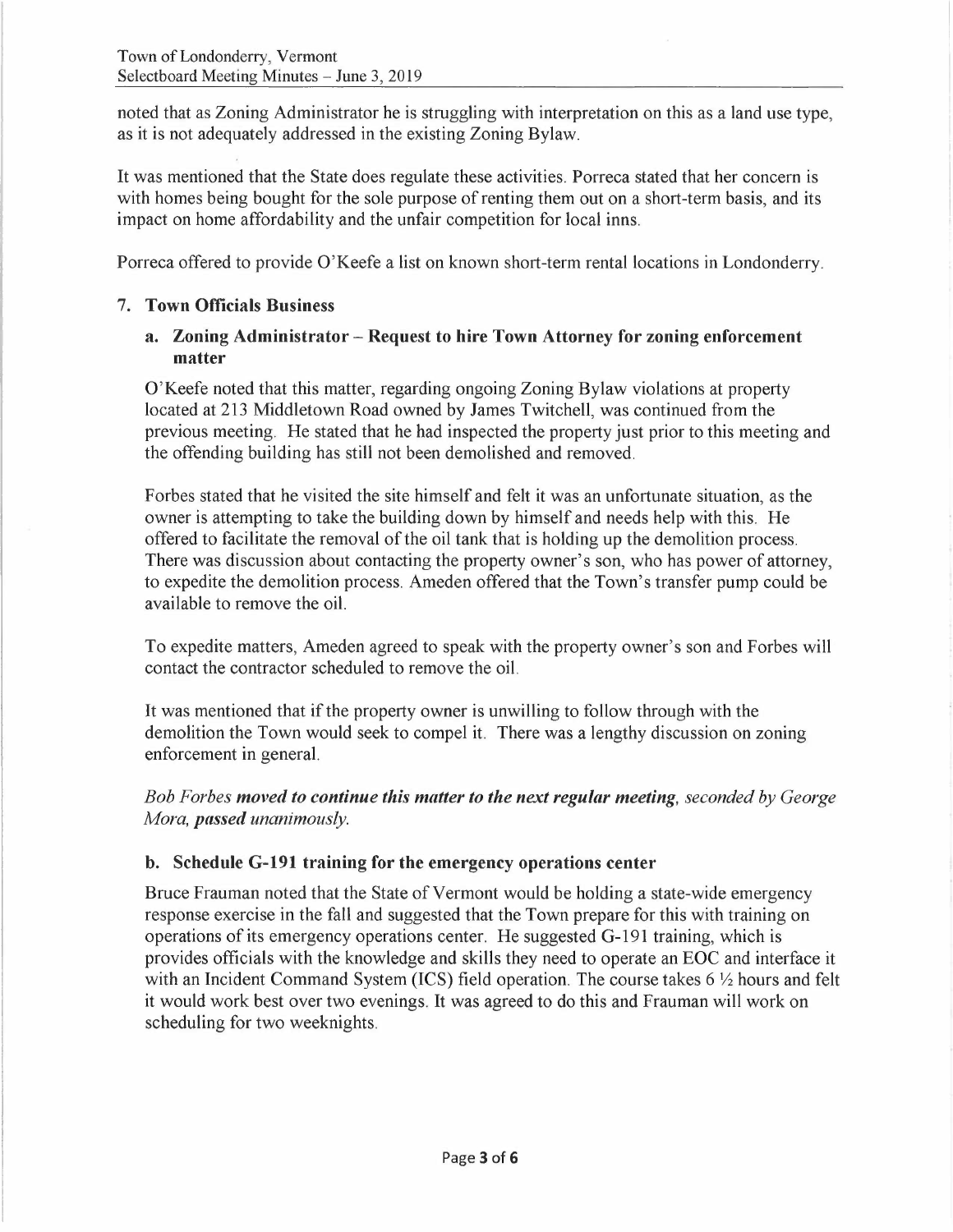## **8. Transfer Station**

#### **a. Transfer Station Use Policy**

O'Keefe reviewed with the Board the draft of the policy that was requested at the previous regular meeting.

In addition to limiting visitor parking to 15 minutes, the following "Take-it-or-Leave-it" shed provisions were considered:

- Visitors may leave items at any time during normal business hours provided items left are not considered to be of no value to Transfer Stations employees or volunteers.
- Visitors may only take items from the facility one time per day during regular business hours, though there are no limitations on the number of items a visitor may take at that time.
- Before any visit to take items, visitors much first have their Transfer Station punch card marked/punched one time.

It was agreed that the take-it-or-leave-it shed would allow for taking of items for free the first time in one day, and that subsequent visits would require two punch card punches. It was also suggested adding a provision that makes it clear that all users must have a vehicle sticker to enter the facility.

O'Keefe was asked to revise the policy accordingly and bring the matter back to the Board at the next regular meeting.

## **b. Discuss stump dump and yard debris**

Matt Rawson mentioned that the stumps and yard debris has been moved.

O'Keefe noted that the septic field liming, tilling and seeding was about to begin.

#### **9. Roads and Bridges**

#### **a. Department Updates**

Rawson mentioned that inMay the Department used 570 gallons of vehicle fuel and provided 194 gallons to the Transfer Station.

Ameden mentioned that Austin Morse had given his two-week resignation notice. O'Keefe noted that the position is already being advertised and one application already received.

He stated that he'd like to rent a woodchipper for road cleanup, which would cost about \$1,000 per week or \$270 per day. There was no objection to this request.

#### **b. Discuss posting of speed limit signs**

O'Keefe noted that the Traffic and Parking Ordinance took effect on May 31, 2019, but the speed limits can't be enforced until official signage is posted. He suggested signing Main Street (30 mph) and Thompsonburg Road (40 mph) first, followed by gravel roads (35 mph), which would need to be prioritized. Ameden suggested putting a speed limit sign on either end of the gravel roads and then work toward additional signage later as appropriate. It was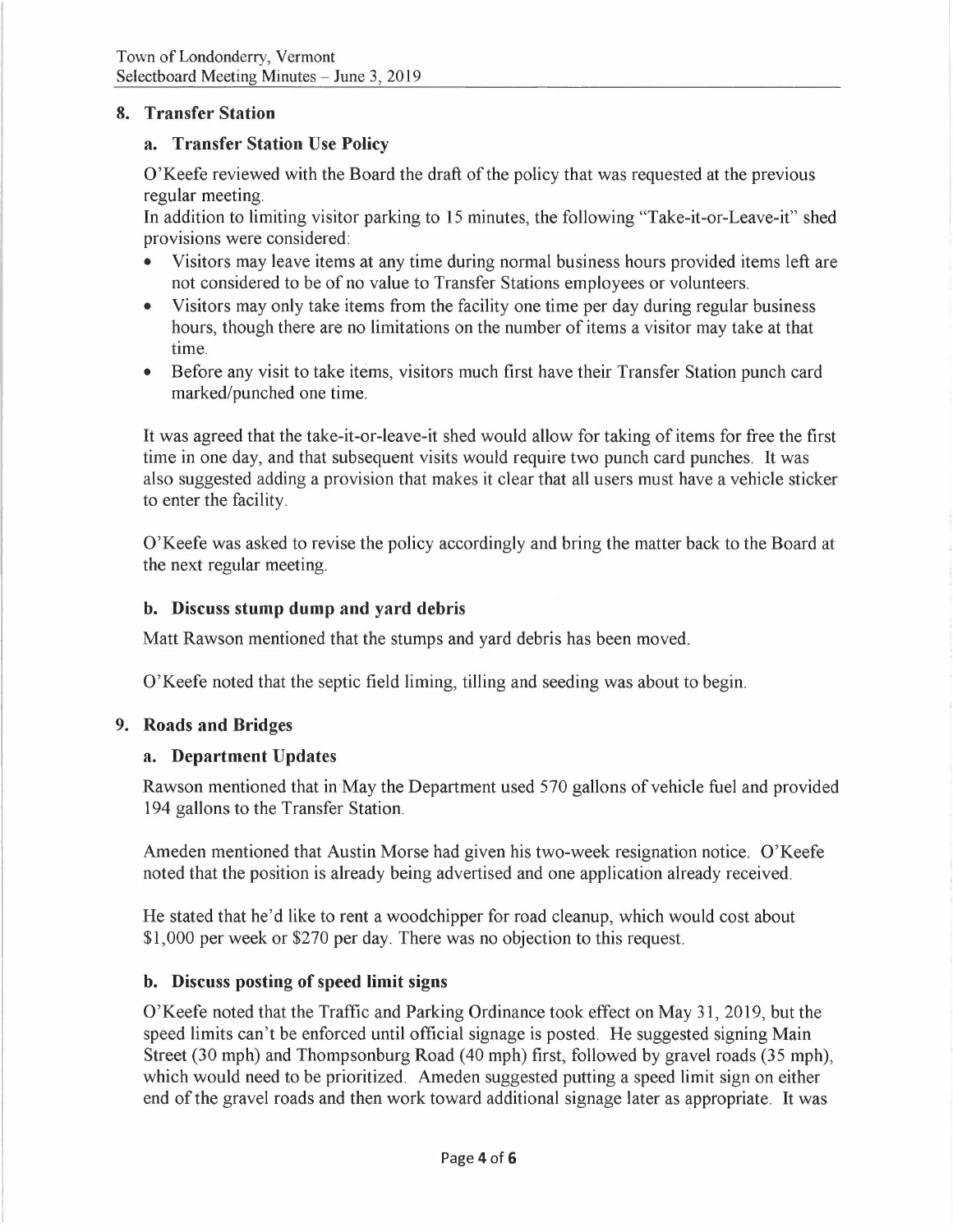noted that speed limits remain at 50 mph until such time as they are signed. Forbes noted that there are many gravel road locations where 35 mph is too fast and that maybe those locations should not be signed. It was noted that warning signs can indicate a lower speed limit.

Rawson said that he'd look into hiring a contractor to erect the signs as he is down one crew member. Mora said that she'd explore State funding for signage.

Mora asked about previously requested signs at the end of Under Mountain Road, and Rawson noted that it was soon to be erected. She also noted that she had heard from someone about needed signage on Mountain Lakes Road, as people were driving too fast since the improvements during work on Lowell Lake Road. Rawson said that a "road not maintained" sign would be erected.

## **c. Approve excess vehicle weight permit(s)**

*George Mora moved to approve the excess weight permit (fleet) for Connecticut Valley Trucking, Inc., NH pending to receipt of the application fee, Tom Cavanagh seconded, passed unanimously.* 

It was agreed that the permit for TK Trucking would be held pending submittal of a complete insurance certificate.

#### **10. Old Business**

None.

#### **11. New Business**

## **a. Auditor engagement letter - Sullivan, Powers** & **Co., Inc.**

O'Keefe noted that the proposed FY2019 audit proposal from Sullivan, Powers & Co., Inc. was for a full comprehensive audit. Labeau mentioned that this audit would be followed by partial audits in the two subsequent years. The cost for the services is \$15,500.

*George Mora moved to sign the engagement letter with Sullivan, Powers* & *Co., Inc. to conduct a full audit for Fiscal Year 2019, seconded by Tom Cavanagh, passed unanimously.* 

O'Keefe suggested going out to bid for auditing services in the coming years in order to look for better pricing.

## **b. Appoint Board member to work with staff on computer file structure**

O'Keefe mentioned that he and Labeau were working with the new IT consultant on new shared file structure for Town employee documents and wished to have a Selectboard participant to ensure that the Board has proper oversight of the process. Mora volunteered to do this.

Labeau noted that we are transitioning to Microsoft 365 and SharePoint, and that everyone's email is going to change a bit soon, though addresses would remain the same. File management and shared calendars should make workflows easier.